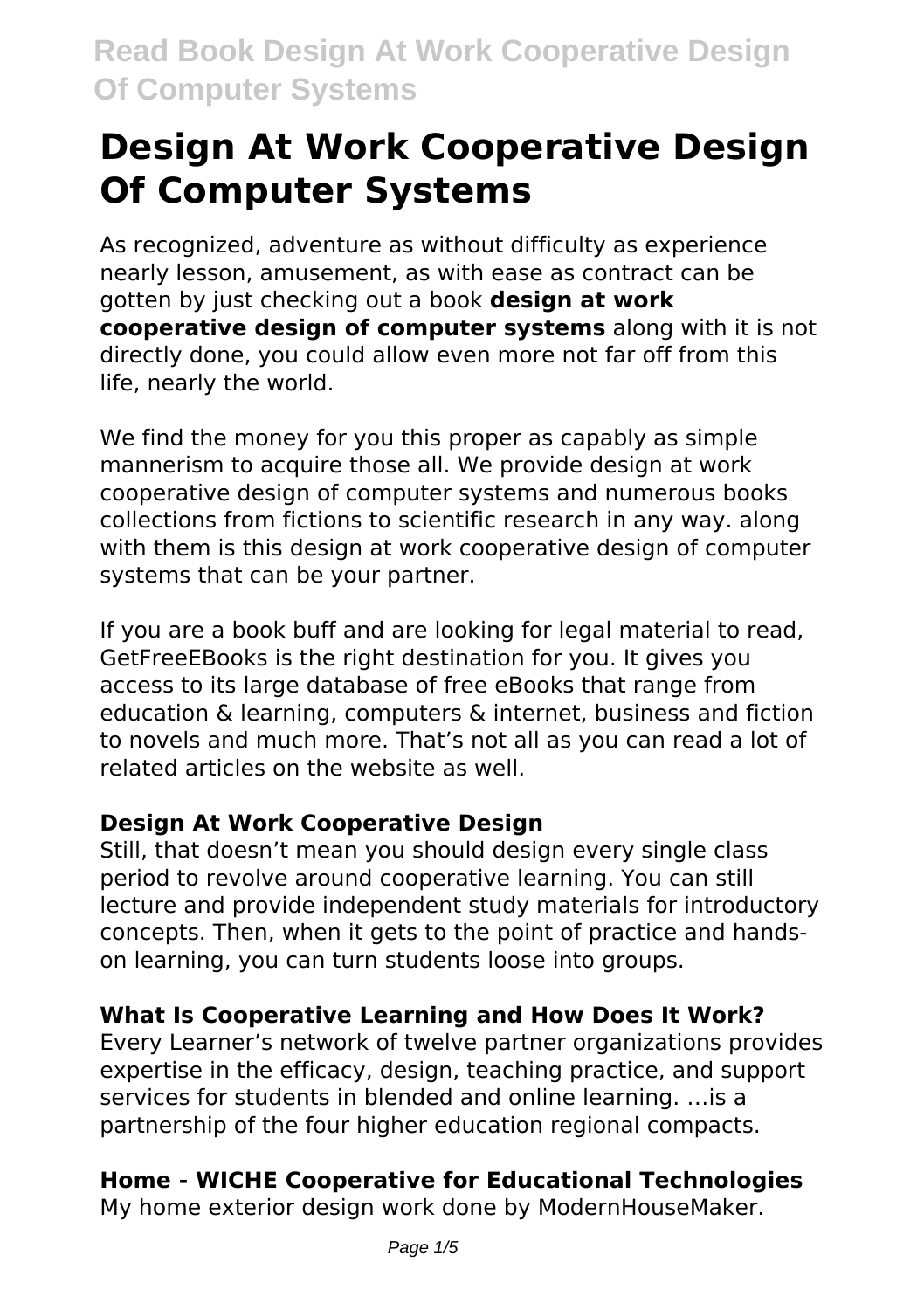Really good looking one with reasonable price. Entire team members are very cooperative and done the work in a very professional way. Thanks to entire team of Modern House Maker. Again, today assigned my interior design work with same expectations ..... Pradipta Kumar Behera Barbil. Odisha

### **House Design Company Indore - Modern & Traditional House ...**

The Design Gym is a consultancy that empowers teams to problem solve more creatively. We believe tackling an organization's most meaningful challenges requires new ways of working together, and that starts with the people inside. Through design thinking training and facilitation, we help organizations develop the muscle memory needed to build that culture of creativity.

### **Seven Principles of Game Design and Five Innovation Games ...**

Informal cooperative learning groups In informal cooperative learning, small, temporary, ad-hoc groups of two to four students work together for brief periods in a class, typically up to one class period, to answer questions or respond to prompts posed by the instructor. Additional examples of ways to structure informal group work. Think-pair-share

#### **Group work: Using cooperative learning groups effectively ...**

Google Design. Google Design is a cooperative effort led by a group of designers, writers, and developers at Google. We work across teams to publish original content, produce events, and foster creative and educational partnerships that advance design and technology.

# **Is It Good Design? Well, Yeah. - Library - Google Design**

Undergraduate and graduate programs in the Department of Art + Design balance traditional academic inquiry of theoretical design principles with an emphasis on experiential learning, bigpicture concepts, and pragmatic, real-world design challenges.We prepare students to chart their own course into a dynamic and multifaceted professional landscape by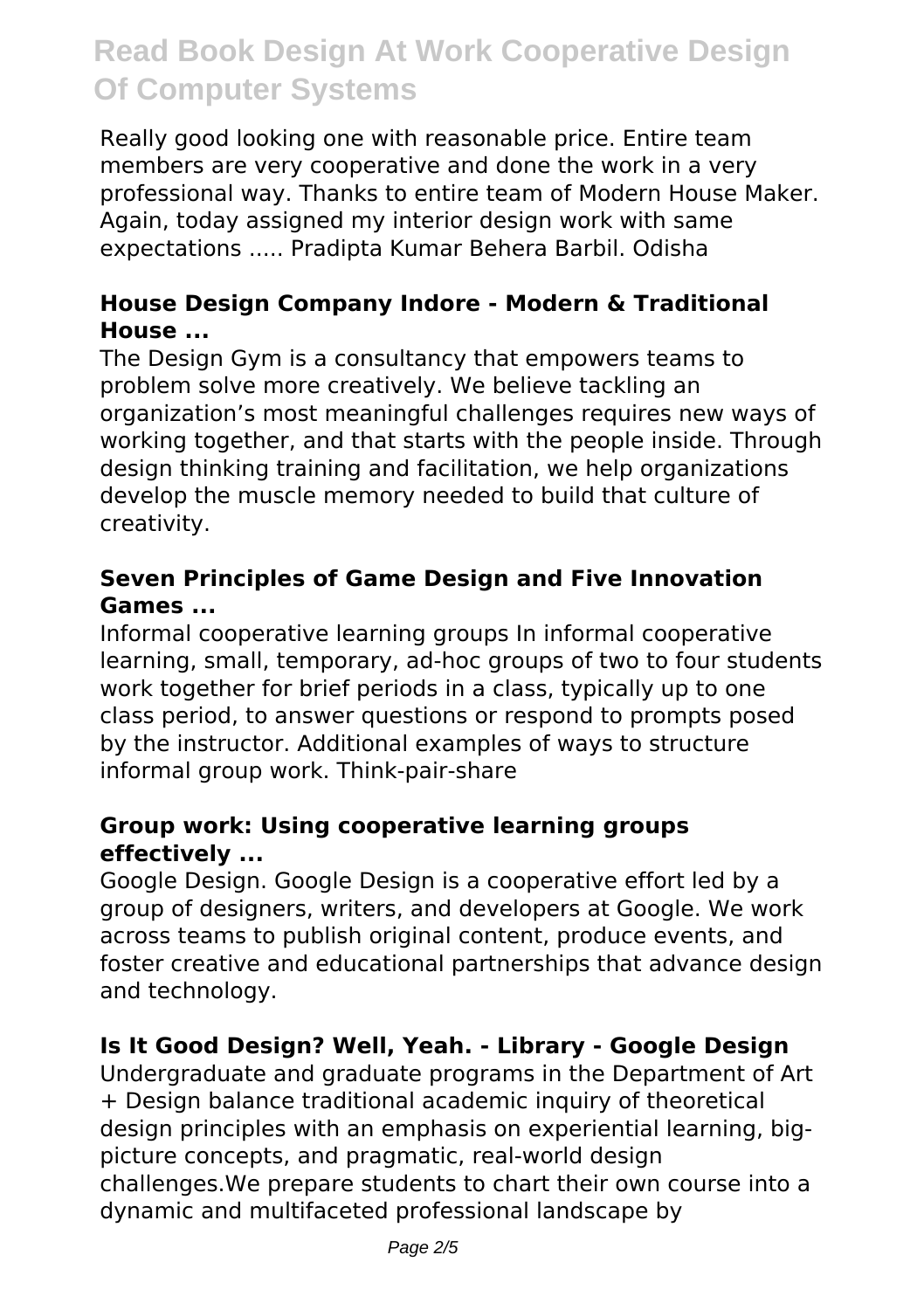encouraging expressive engagement with the ...

#### **Art and Design | Art and Design at Northeastern**

Plan & Design Constructible Fiber Optic Networks. Automate & Optimize the planning & design processes of FTTx network deployments. Save time, increase revenue. Formerly known as FiberPlanIT. Request a Demo!

#### **Comsof Fiber - Fiber Optic Network Planning & Design software**

The ACM Conference on Computer Supported Cooperative Work (CSCW) is a premier venue for presenting research in the design and use of technologies that affect groups, organizations, and communities. The development and application of new technologies continues to enable new ways of working together and coordinating activities.

#### **CSCW Conference - Home**

The books, Contextual Design: Defining Customer-Centered Systems, and Rapid Contextual Design, are used by companies and universities all over the world. Karen is a member of the CHI Academy (awarded to significant contributors in the Computer-Human Interaction Association) and received the first Life Time Award for Practice at CHI2010 for her ...

#### **UX Design Articles and Books | Interaction Design ...**

Digit Design Studios is the best digital agency that provides a wide range of affordable creative design, development, and branding services to businesses and individuals in the U.S. Now shape your brand identity in to success story with our impactful Logo Design and Web Design Services – For over years of experience we lead the industry ...

#### **Best Digital Agency for Creative Design in the USA | Digit ...**

By building trusting and cooperative relationships amongst ourselves, we help our clients build stronger relationships with their customers. Drawing on our global reach and local knowledge, frogs work together to solve complex problems and design innovative, sustainable solutions that move our clients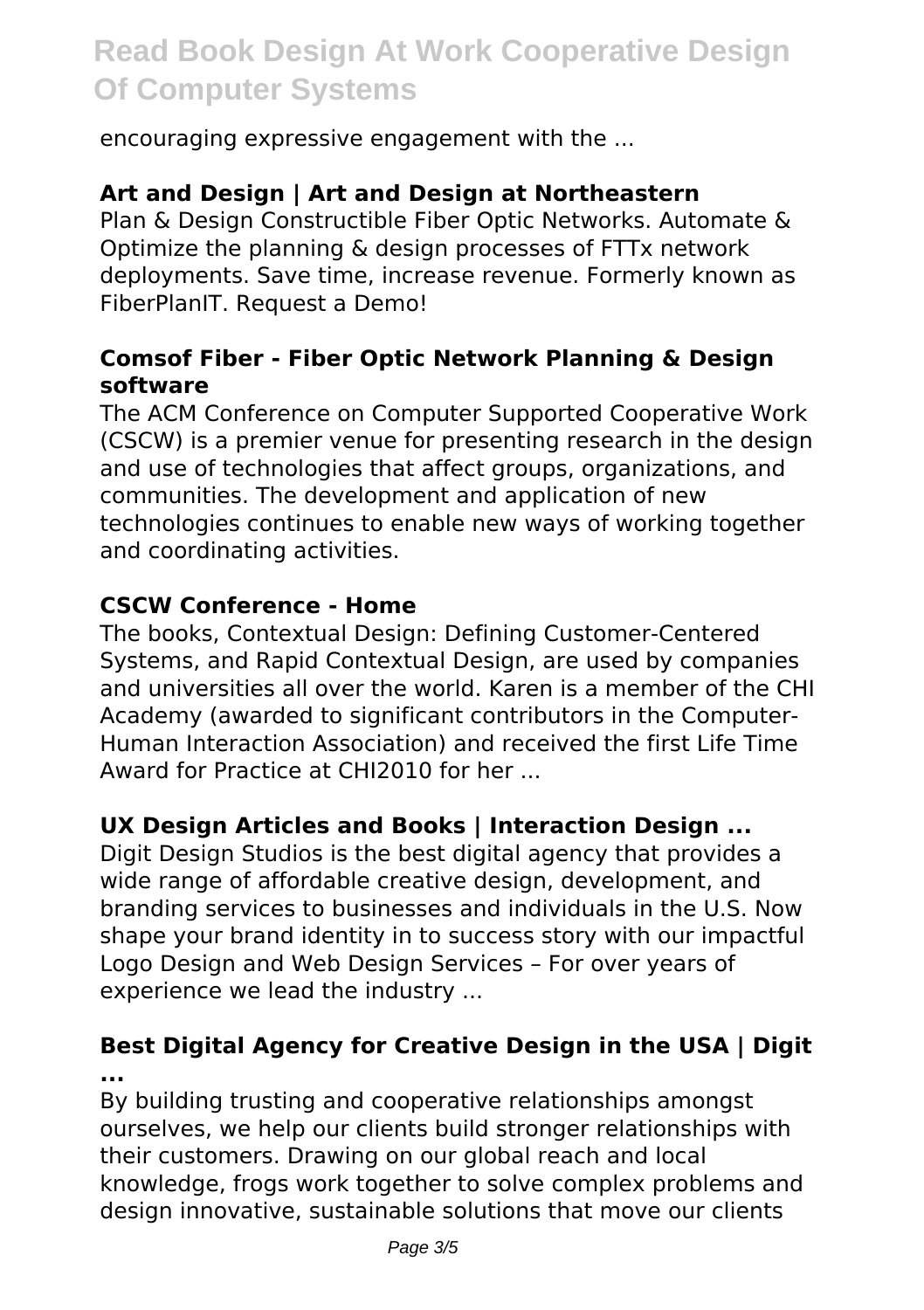and our world into the future.

**Work with us | Career Opportunities | frog ... - frog design** CSCW is the premier venue for research in the design and use of technologies that affect groups, organizations, communities, and networks. Bringing together top researchers and practitioners, CSCW explores the technical, social, material, and theoretical challenges of designing technology to support collaborative work and life activities.

# **CSCW 2022**

Modeling and design of software at the architectural level. Architectural styles. Basics of model-driven architecture. Objectoriented design and analysis. Iterative development and unified process. Design patterns. Design by contract. Component based design. Product families. Measurement theory and appropriate use of metrics in design.

# **Software Engineering | Iowa State University Catalog**

CoTech is a network of ethical co-operatives providing technology, digital and creative services. Working with cooperatives has major benefits: you'll work directly with the people who own the business, who have a stake in making sure your project succeeds.

# **CoTech « Cooperative Technologists**

Synonyms for design include plan, blueprint, drawing, scale drawing, sketch, outline, map, plot, diagram and delineation. Find more similar words at wordhippo.com!

# **What is another word for design? | Design Synonyms ...**

Group work should be somewhat tailored to students' expectations of what they will be doing in the workplace, if for no other reason than to increase student buy-in. Engaging students in group work has many benefits, and instructors should ensure they find a way to incorporate this technique into each course. References Bossert, S. T. (1988).

# **Four Types of Group Work Activities to Engage Students**

Cooperative learning is a teaching strategy to reward groups